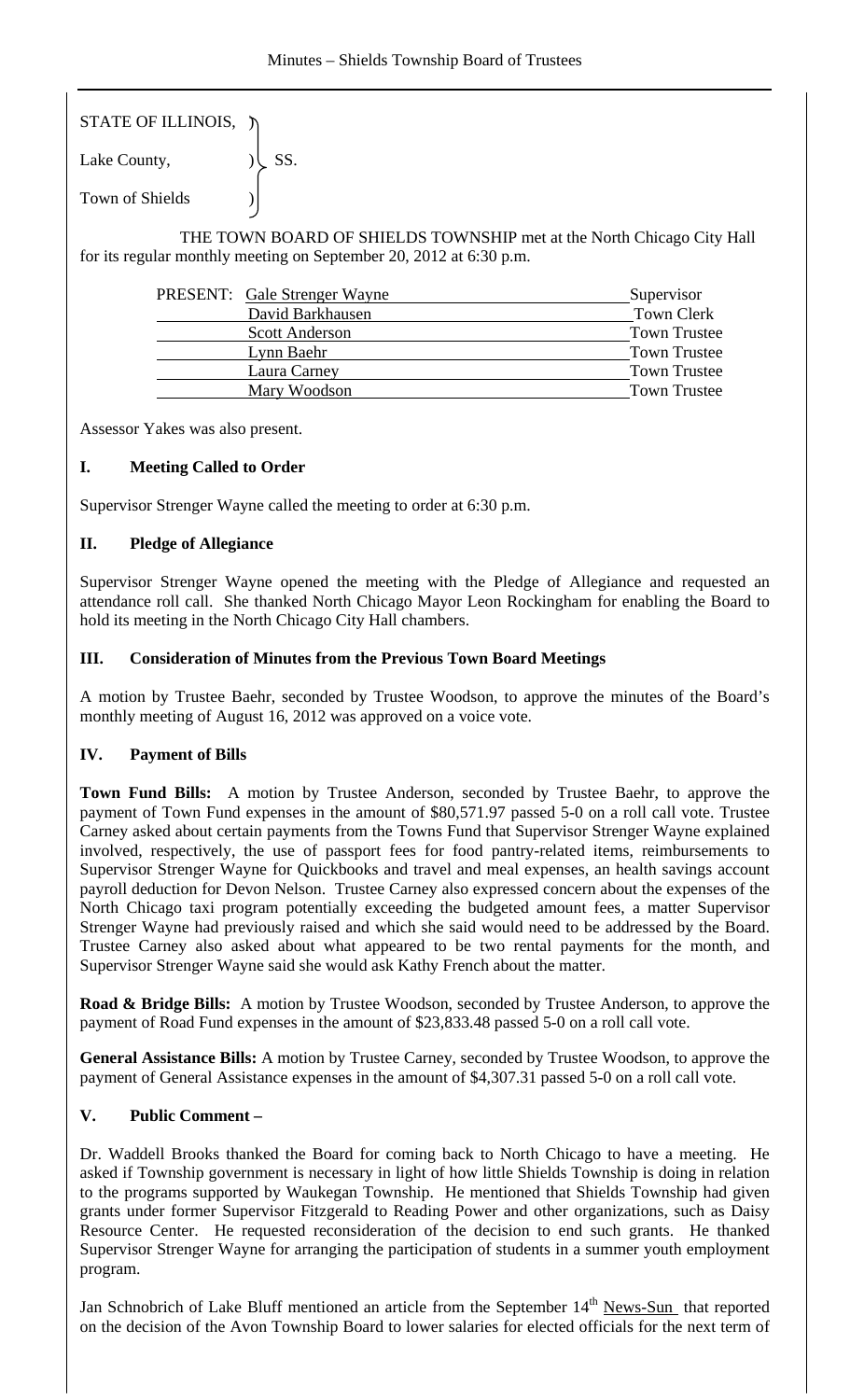office. She noted that there were significant salary increases for Shields Township officials about 16 year ago as certain Township positions became full-time.

Mary Kay Larsen Ollway said she has 30 family members in North Chicago and feels that North Chicago residents are neglected and underappreciated by the Township. She cited the computer lessons and other programs offered by Waukegan Township.

Monty Beckwith said he had been part of North Chicago High School Booster Club and noted that the Township used to give scholarships. He said the students could use the money. He also encouraged participation in the "Market Club," from which the Booster Club receives 10 percent of the sales.

Jimmy Baldwin of North Chicago said he would have appreciated help for seniors during severe snow storms. He said he pays \$8,000 in taxes and complained that the Board only knows how to "cut." He did express his appreciation to Supervisor Strenger Wayne for what she has done for the children in the Township with the summer youth employment program.

Carmecia Bryson of Beach Park, formerly of North Chicago, said she was present when the mobile food pantry recently distributed food at Neal School. She says that the food made a great difference. She said that North Chicago is looking for change and a vision to move forward and urged the Board to be "co-partners" to bring it about.

# **VI. Old Business**

# **a. Discussion and Vote on Compensation for Elected Officials for Next Term of Office**

Supervisor Strenger Wayne mentioned that salaries had to be set for the Board for the new term of office and had mentioned that job descriptions for the various positions had been distributed and the status of what other townships. Trustee Anderson mentioned that he had some but not all responses that he had requested from the various highway commissioners in other Lake County townships. He said most have to cover substantially more miles of roads than in Shields, and they have large numbers of employees. Trustee Carney noted that the Board did not have to set the salaries until its meeting in November and wondered why Supervisor Strenger Wayne seemed to feel a sense of urgency in doing so. Supervisor Strenger Wayne said she felt that there had been some sort of discussion among Board members to put off a decision on the matter of which she had not been a part. Trustee Baehr made a motion to table further consideration of the matter until the Board's November meeting, which was seconded by Trustee Woodson and approved 4-1 with Supervisor Strenger Wayne voting no.

# **VII. New Business – None**

# **VIII. Township Officials' Reports**

**a. Trustees' Report - None** 

# **b. Supervisor's Report**

In her Supervisor's Report, Supervisor Strenger Wayne mentioned the following items:

- A meeeting that Bill Goodman was attending at the same time as the Township Board's meeting relating to the possible designs of potential new intersection configurations at Routes 176 and 41.
- Her disappointment that a video of the summer youth employment program could not be shown, as she introduced one of the participants, Monica Luna, and her mother, Anna.
- The rescheduled golf outing benefit supporting the Shields Township Food Pantry that had taken place the previous Monday as a rainout date from July, which included 15 foursomes. She thanked those who supported and helped organize the event, including Lake Forest Bank & Trust/North Chicago Community Bank as premier underwriter, the Lake Bluff golf course and staff, Glenn Holmes of Lake Bluff and his Fast Signs company, Knauz Continental for sponsoring the hole in one, Kenny Karnazes of Bluffington's, and Russ Armstrong, the event organizer, who is already planning next year's outing for July  $12<sup>th</sup>$ .
- An appearance the previous day of the Northern Illinois Food Bank's mobile food pantry at Neal School in North Chicago, making 7,750 pounds of food available to 300 people in two hours with the help of the following volunteers for whom thanks were expressed: Trustee Mary Woodson, Shirley Morelli, Edith Rogers, Dave Harris, Rob Wayne, Jim Skinner, Scott Smith, Anna and Monica Luna,; partnered with the Chief Petty Officers at Great Lakes; members of the girls volleyball team at school, a gentleman named John who helped direct traffic and assisted many